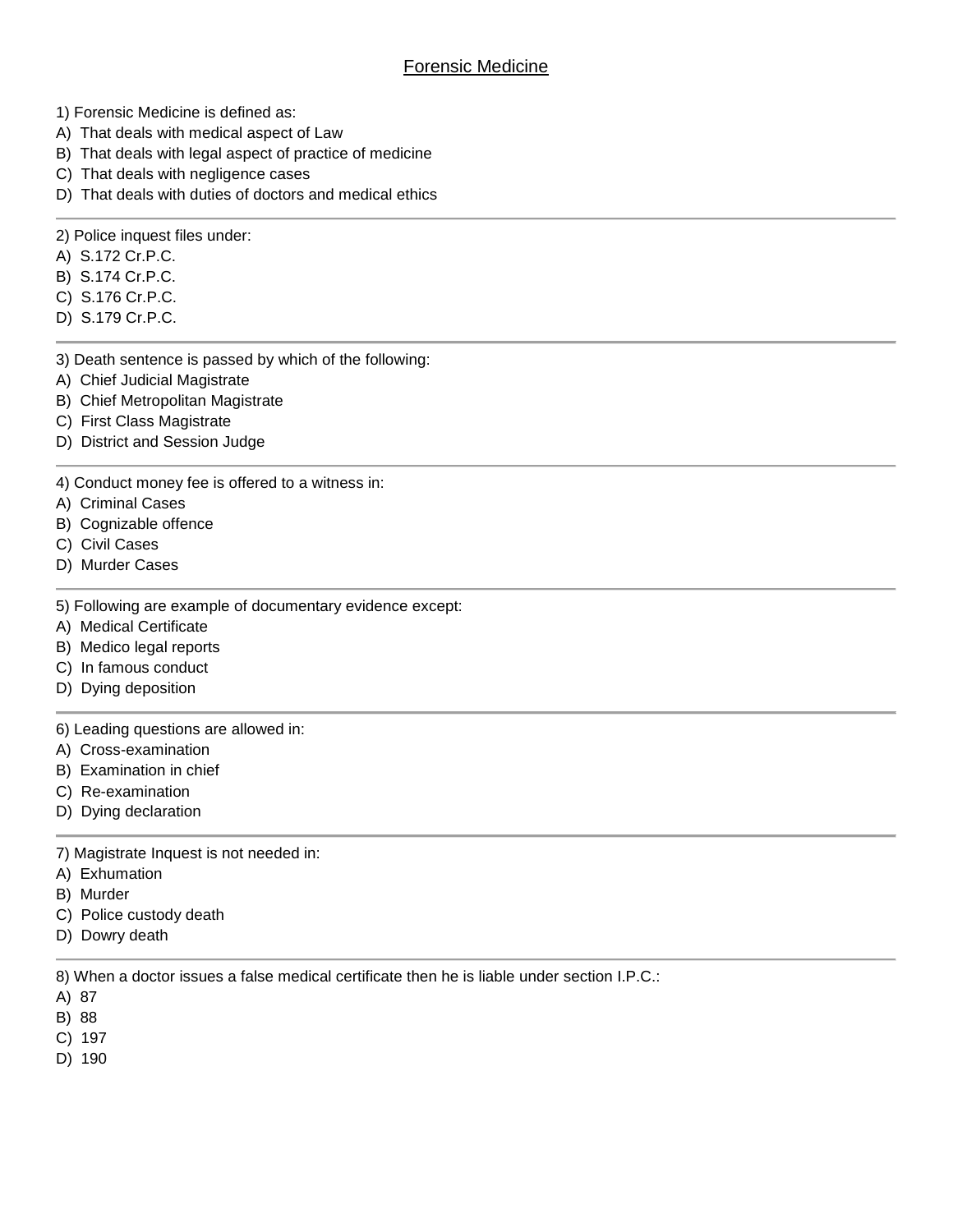9) Hostile witness is:

A) Refuses to answer

B) Willfully gives false evidence

C) Give truth evidence

D) Threatens the doctor

10) A witness who after taking oath willfully, give a statement which he knows to be false is punished under section:

A) 93 IPC

- B) 193 IPC
- C) 293 IPC
- D) 393 IPC

11) Following are functions of state medical council except:

- A) Maintain medical register
- B) Disciplinary control
- C) Warning notice
- D) Maintain standard of medical college

12) The Indian Medical Council act was established in year:

- A) 1946
- B) 1956

C) 1970

- D) 1971
- 13) Professional death sentence is given by:
- A) District and Session Judge
- B) Medical Council of India
- C) Chief Judicial Magistrate
- D) State Medical Council

14) According to gazette of India April 6, 2002 M.C.I. minimum period for which a doctor should preserve his patient record is:

- A) 01 year
- B) 03 year
- C) 05 year
- D) 10 year

15) Consent is required for:

- A) Medico legal autopsy
- B) Pathological autopsy
- C) Exhumation
- D) Mass Immunization

16) As per MCI guideline following are unethical acts except:

- A) Advertising
- B) Charging fees from patient
- C) Rebates
- D) Euthanasia

17) Giving poisonous medicine carelessly, the doctrine applicable is:

A) Contributory negligence

- B) Res judicatory
- C) Res Ipsa loquitor
- D) Civil negligence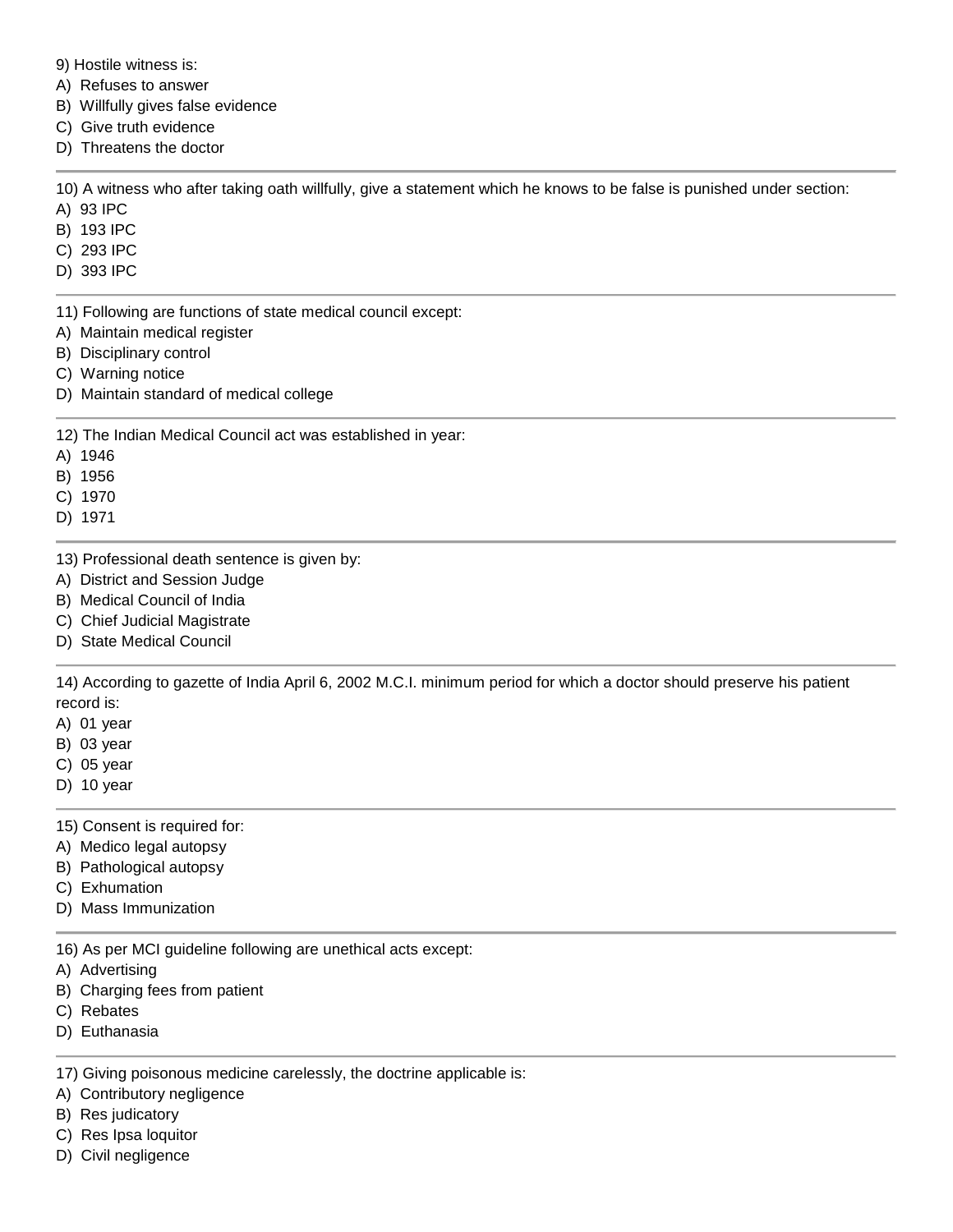18) Corpus delicti means:

A) Race

B) Cephalic index

C) Body of offence

D) Body of accuse

19) In dolico-cephalic, cephalic index is between:

A) 60-70

B) 70-75

C) 75-80

D) 80-85

20) In Klinefelters syndrome sex chromosome pattern is:

A) XXX

B) XXY

C) XO

D) XY

21) First permanent teeth that erupt is:

- A) Central incisor
- B) Lateral incisor
- C) First bicuspid
- D) First molar

22) Age of marriage for girls is:

A) 16 years

B) 18 years

- C) 20 years
- D) 21 years

23) For a 18 years old girl, site for X-ray to determine her age is:

A) Elbow

B) Wrist

- C) Clavicle
- D) Ankle joint

24) For a 21 year male, site for X-ray to determine his age is:

- A) Elbow
- B) Wrist
- C) Clavicle
- D) Knee joint

25) At what age Xiphoid unites with body of sternum:

- A) 14 to 25 years
- B) About 30 years
- C) About 40 years
- D) About 50 years

26) The coronal, Sagittal and lambdoid sutures start to close on their inner site at about the age of:

- A) 15 years
- B) 25 years
- C) 35 years
- D) 45 years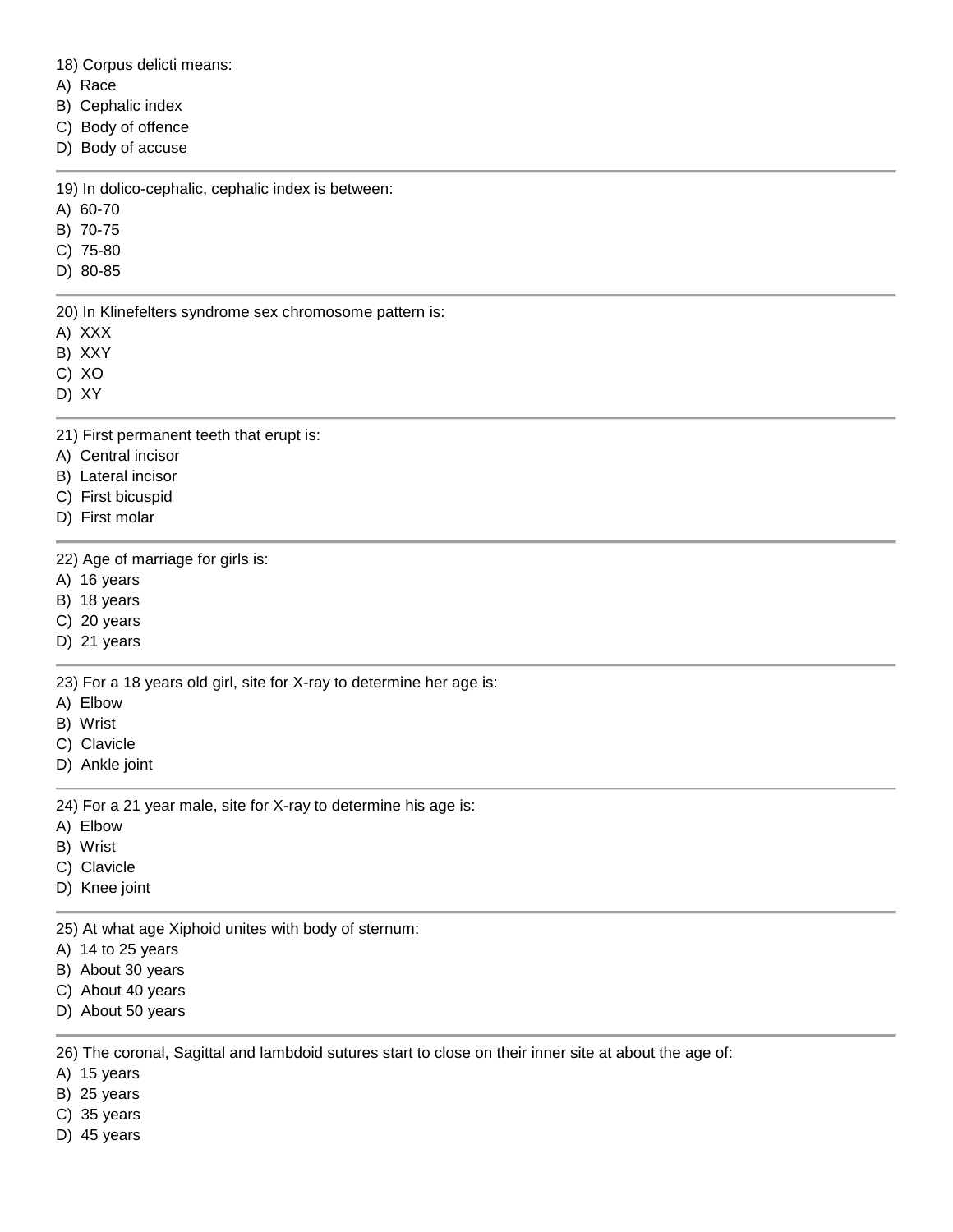27) At what age a rape victim can give consent for examination:

- A) 12 years
- B) 16 years
- C) 18 years
- D) 15 years

28) Sex can be recognized in fetus at the age of:

- A) 2 Months
- B) 3 Months
- C) 4 Months
- D) 6 Months

29) Preservative use for chemical analysis in suspected poisoning death case is:

- A) 10% formalin
- B) 40% formalin
- C) Saturated solution of Sodium chloride
- D) Saturated solution of Sodium Fluoride

30) Exhumation order can be given by:

- A) Director general of Police
- B) Superintendent of police
- C) Executive magistrate
- D) Inspector general of police

31) Last structure to be autopsied in hanging death:

- A) Heart
- B) Thorax
- C) Abdomen
- D) Neck

32) Which is surest sign of death:

- A) Cessation of respiration
- B) Cessation of circulation
- C) Rigor mortis
- D) Cooling of the body

33) The first external sign of putrefaction in body over skin region develop at the site of:

- A) Face
- B) Neck
- C) Chest
- D) Abdomen

34) When a virgin girl dies the last organ to putrefy is:

- A) Heart
- B) Lungs
- C) Uterus
- D) Kidney

35) Under Indian evidence act a person is presumed to be alive, if there is nothing to suggest the probability of death within:

- A) 20 years
- B) 30 years
- C) 40 years
- D) 50 years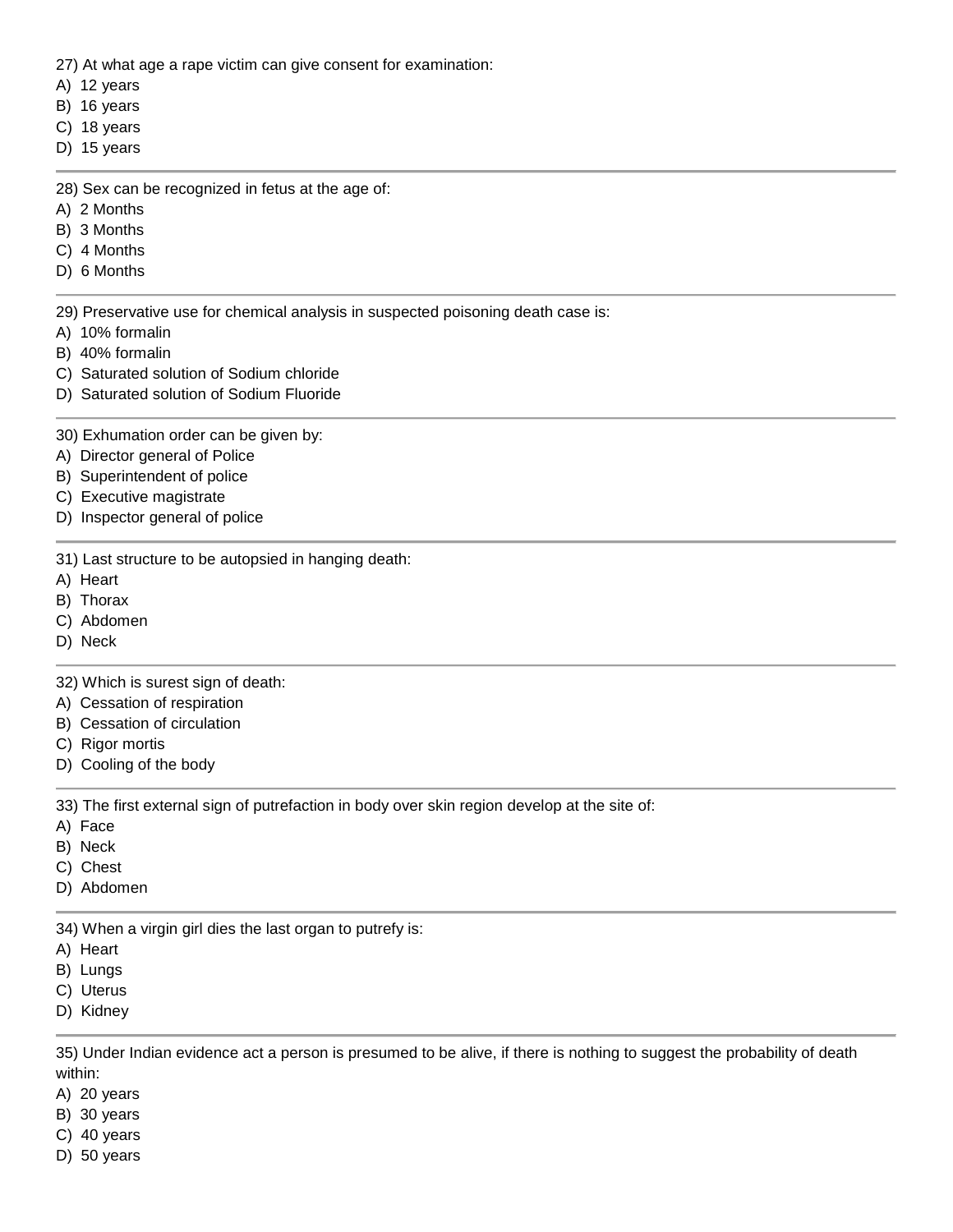36) Rigor mortis not seen in:

A) Fetus less than 06 months

- B) Fetus 10 months
- C) Emaciated body
- D) 90 year old person

37) Injury is define under section:

- A) 40 IPC
- B) 42 IPC
- C) 44 IPC
- D) 46 IPC

38) Most common type of abrasion is:

- A) Scratches
- B) Grazes
- C) Pressure
- D) Impact

39) The HARA KIRI unusual type of wound is:

- A) Accidental
- B) Homicidal
- C) Suicidal
- D) Explosion

40) Choking is characteristic of:

- A) Shotgun
- B) Rifle
- C) Revolver
- D) Pistol

41) Following are example of rifled weapons except:

- A) Revolver
- B) Pistol
- C) Machine gun
- D) Breech loader gun

42) What is probable distance of the fire arm if diameter of the spread of shot on the skin is 10 inches:

- A) 5 meter
- B) 9 meter
- C) 15 meter
- D) 20 meter

43) Whiplash injury is associated with:

- A) Spinal cord
- B) Whiplash intestine
- C) Chest injury
- D) Abdomen injury

44) Dowry death is under which section of IPC:

- A) 304 A
- B) 304 B
- C) 304
- D) 306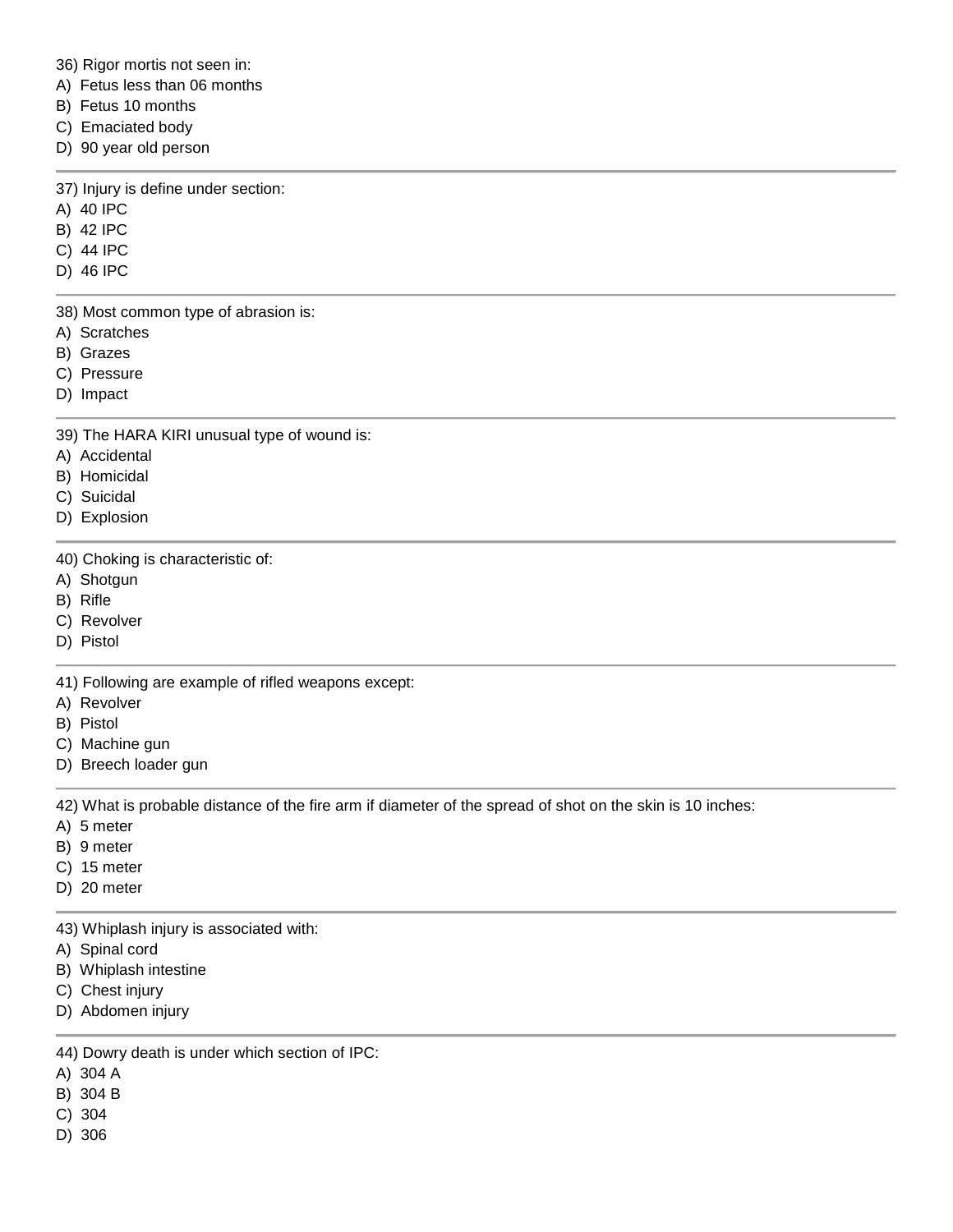45) Voluntarily causing grievous hurt by sharp weapon come under section IPC:

- A) 324
- B) 325
- C) 326
- D) 323
- 46) Lucid interval is seen in:
- A) Extra Dural hemorrhage
- B) Intraventricular hemorrhage
- C) Sub arachnoid hemorrhage
- D) Intra cranial hemorrhage

47) A 16 year girl found dead in burning hut with 100% burn the surest sign of antemortem burn is:

- A) Soot particle in mouth
- B) Soot in larynx
- C) Soot particle in stomach
- D) Soot particle in middle ear

48) Filigree burns are characteristic of:

- A) Flame burn
- B) Scald
- C) Lightning
- D) Electrical burn

49) Blister formation in burn is classified as:

- A) First degree
- B) Second degree
- C) Third degree
- D) Fourth degree

50) Commonest cause of death in hanging is:

- A) Asphyxia
- B) Venous congestion
- C) Asphyxia & Venous congestion
- D) Fracture of Cervical vertebrae

51) Which is sure sign of ante mortem hanging:

- A) Sub conjunctiva hemorrhage
- B) Neck elongated
- C) Secretion of saliva from mouth angle
- D) Ligature mark around the neck

52) Which of the following is example of homicidal hanging:

- A) Lynching
- B) Bansdola
- C) Garroting
- D) Mugging

53) Burking is an example of:

- A) Strangulation & hanging
- B) Smothering & Traumatic asphyxia
- C) Choking & smothering
- D) Homicidal strangulation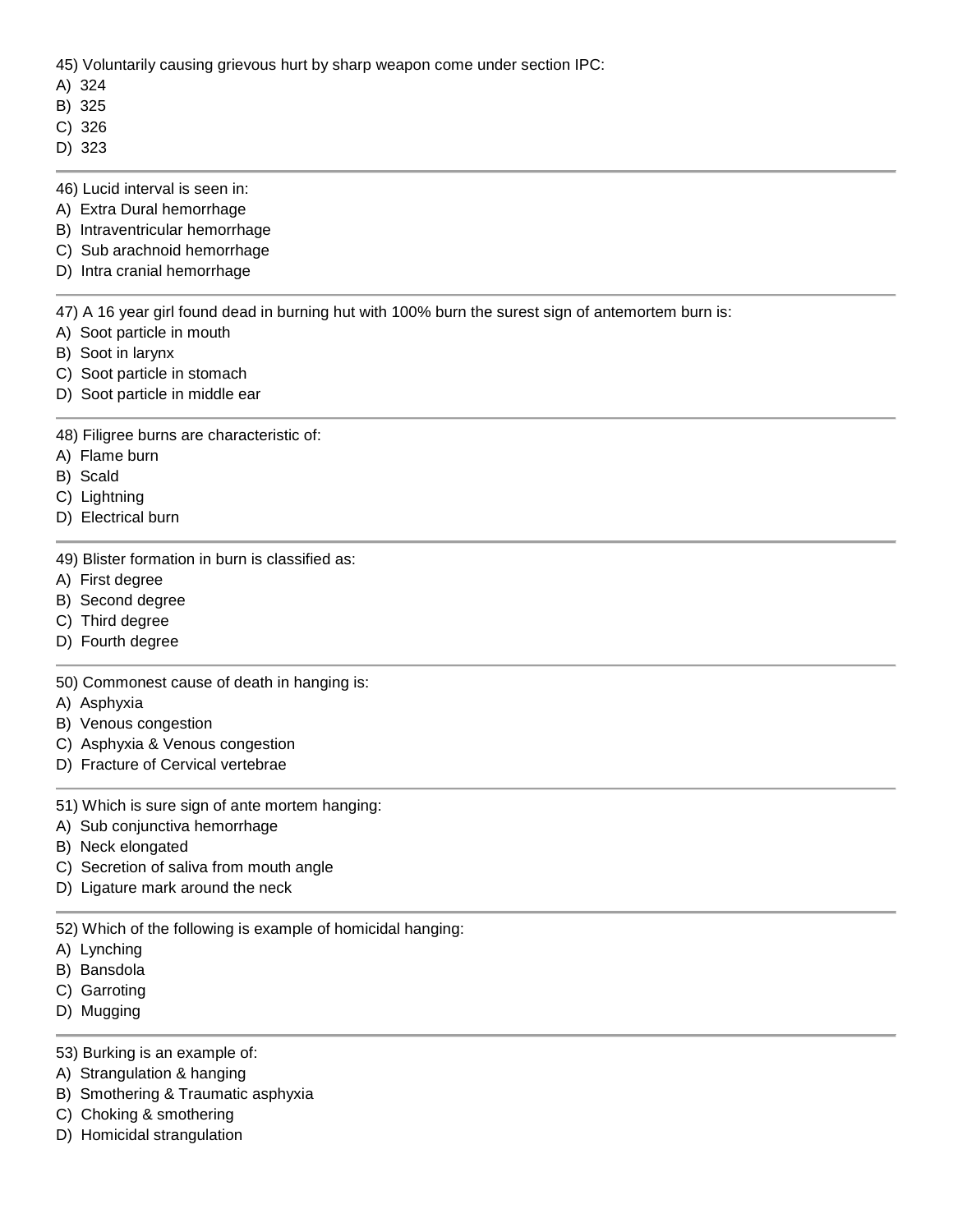54) Whenever large crowd gather in an enclosed place and stamped upon then common cause of death is:

- A) Overlaying
- B) Traumatic asphyxia
- C) Choking
- D) Smothering

55) Paltauf's hemorrhage found in:

- A) Heart
- B) Lungs
- C) Trachea
- D) Intestine

56) Drunkeness of the deep means:

- A) Alcohol narcosis
- B) Nitrogen narcosis
- C) Hydrogen narcosis
- D) Opium narcosis

57) Ligature mark oblique and above thyroid cartilage is a feature of:

- A) Strangulation
- B) Hanging
- C) Bansdola
- D) All are true

58) In sexual asphyxia the manner of death is:

- A) Suicidal
- B) Accidental
- C) Homicidal
- D) None of the above

59) In India which of the following is not an offence:

- A) Gerontophilia
- B) Paederasty
- C) Buggery
- D) Incest
- 60) Divorce can be filed if there is:
- A) Pre existing mental illness
- B) Pre existing heart disease
- C) Sterility
- D) Impotence
- 61) Filicide means:
- A) Killing of a child by its parents
- B) Killing of a child by its relatives
- C) Killing of a child by its accuse
- D) Killing of a child by decapitation during labor
- 62) Breslau's second life test is related with:
- A) Stomach-Bowel
- B) Lungs-Heart
- C) Kidney-Pancreas
- D) Liver-Diaphram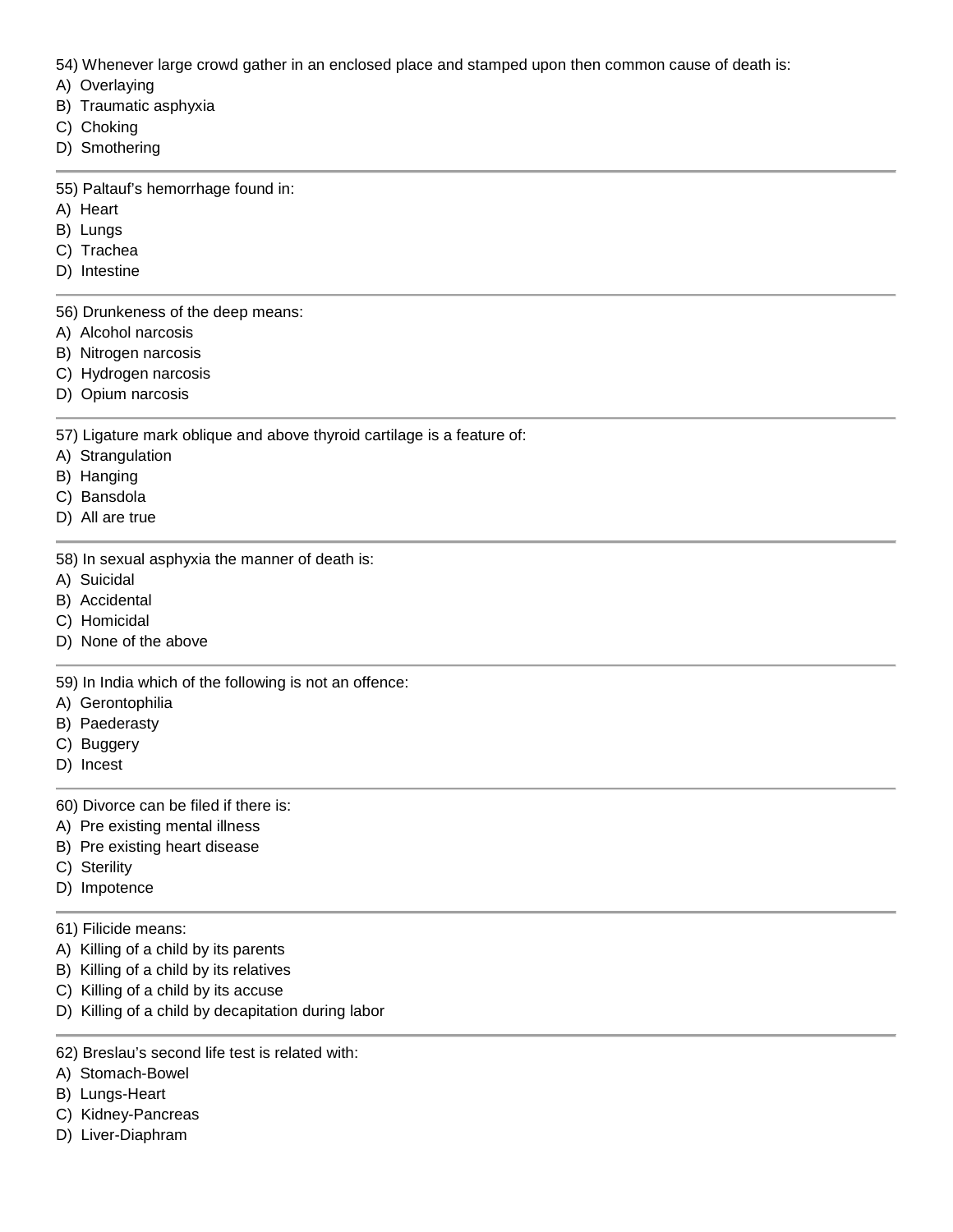63) False belief, based on incorrect interference about external reality is:

- A) Hallucination
- B) Illusion
- C) Delusion
- D) Obsession

64) Severe mental retardation means, I.Q level is:

- A) 50-70
- B) 35-50
- C) 20-35
- D) Less than 20

65) Garlik like smell is characteristic of this poison:

- A) Aluminum phosphite
- B) Ethanol
- C) Nitrites
- D) Hydrogen sulphite

66) British anti-lewisite (B.A.L.) is used as a physiological anti dote in following poisons except:

- A) Arsenic
- B) Lead
- C) Bismuth
- D) Iron

67) Route of administration of EDTA chelating agent is:

- A) Orally
- B) Intra muscular
- C) Intra-venus
- D) Intra dermal

68) The stomach content may smell of kerosene in:

- A) Alkyl phosphate
- B) Phosphorus
- C) Copper sulphate
- D) Lead acetate

69) Nail polish remover contain following toxic substance:

- A) Methyl salicylate
- B) Thallium
- C) Antimony
- D) Acetone

70) A patient died with sulphuric acid ingestion than preservative use to preserve viscera for chemical analysis:

- A) Saturated solution of NaCl
- B) 10% formalin
- C) Rectified sprit
- D) EDTA
- 71) Xanthoproteic reaction present in which of the poison:
- A) Sulphuric Acid
- B) Nitric Acid
- C) Hydrochloric Acid
- D) Oxalic Acid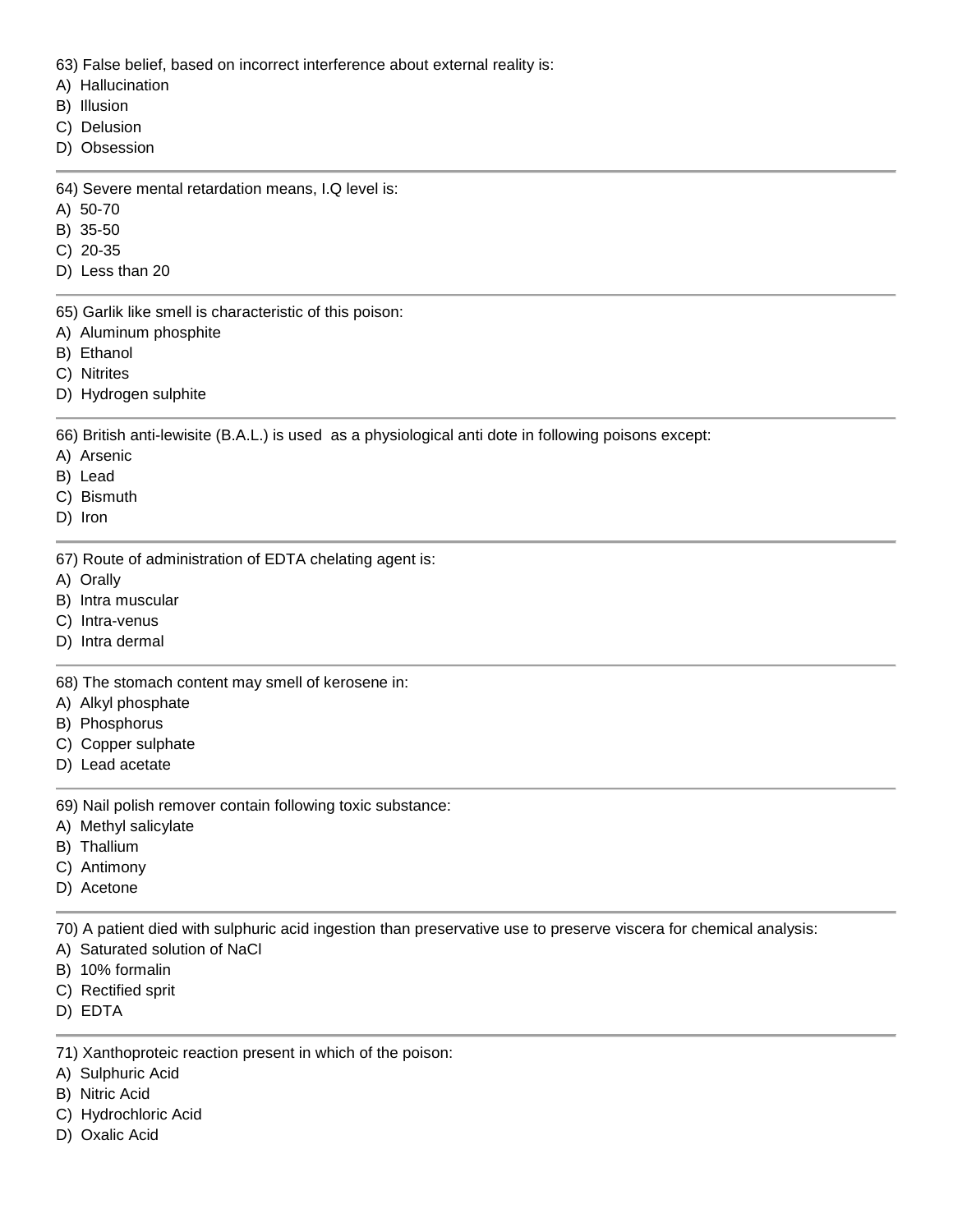- 72) Universal antidote contains all of the following except:
- A) Mustered oil
- B) Powder charcoal
- C) Tannic Acid
- D) Magnesium Oxide

73) A 17 year girl suffer from vitriolage, then accused is punishable under which section:

- A) 376 IPC
- B) 375 IPC
- C) 320 IPC
- D) 326 IPC
- 74) Green colored urine is seen in which poison ingestion:
- A) Copper sulphate
- B) Phenol
- C) Nitric Acid
- D) HCL
- 75) Treatment given in acute arsenic poison is:
- A) Alkalis
- B) Hydrated ferric oxide
- C) Chlordiazepoxide
- D) Physostigmine
- 76) Which is the ideal homicidal poison:
- A) Endrin
- B) Cannabis indica
- C) Thallium
- D) Gelsemium

77) Aldrich-Mees lines is seen in which poisoning:

- A) Mercury
- B) Lead
- C) Thallium
- D) Arsenic
- 78) Pink disease is associated with which poisoning:
- A) Mercury
- B) Lead
- C) Insulin
- D) Copper
- 79) Burtonian lines seen in which chronic poisoning:
- A) Arsenic
- B) Lead
- C) Iron
- D) Copper
- 80) Fowler solution contain one percent of:
- A) Arsenic sulphide
- B) Arsenious oxide
- C) Potassium Arsenite
- D) Copper Arsenite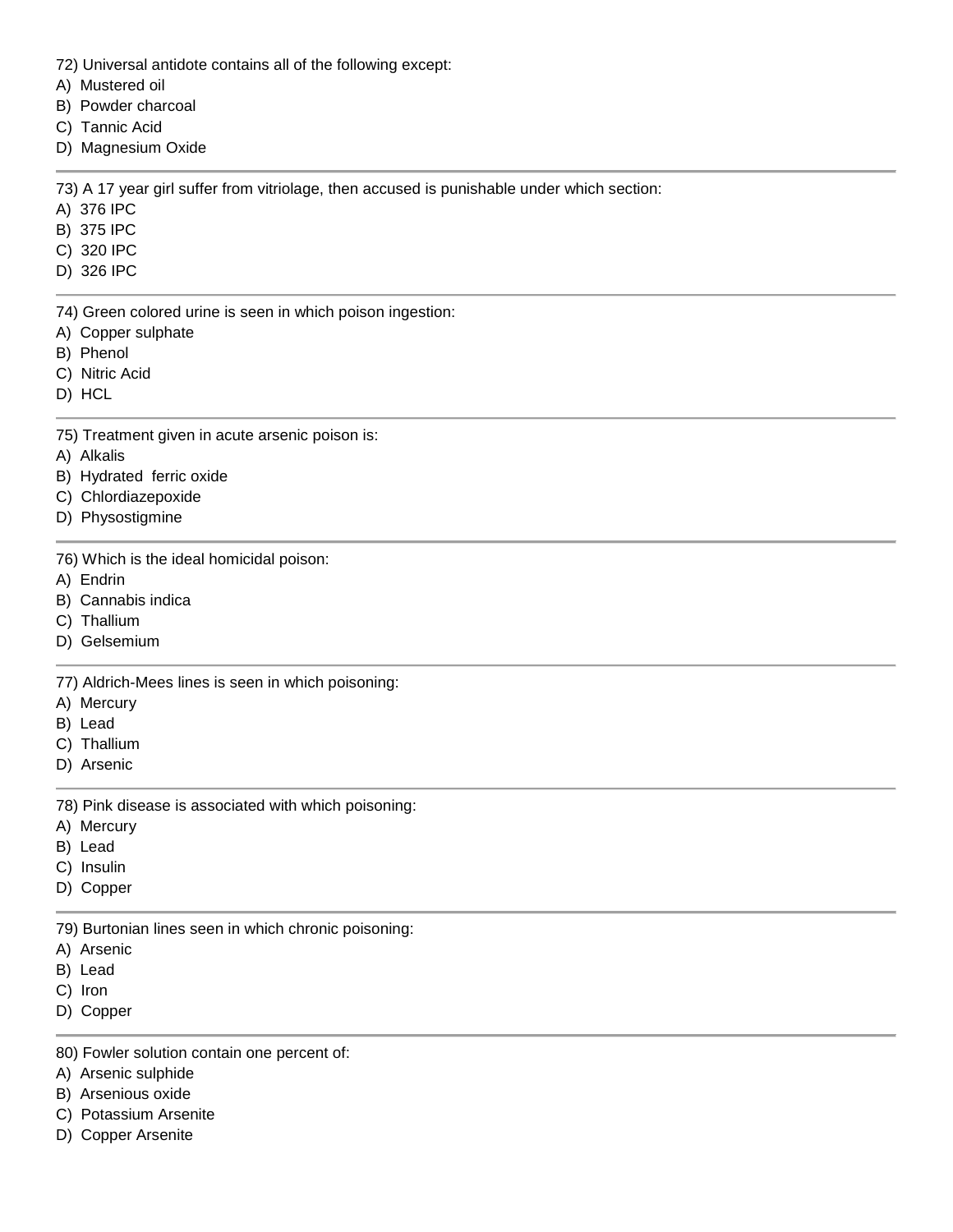81) Bowen's disease is associated with which chronic poisoning:

- A) Arsenic
- B) Copper
- C) Lead
- D) Iron

82) Rate of growth of hair is about one cm. in:

- A) 15 days
- B) 30 days
- C) 60 days
- D) 70 days

83) Cinnabar, Hingul, Ras sindoor, Cheena sindoor contain:

- A) Mercuric chloride
- B) Mercuric sulphide
- C) Mercuric Sulphate
- D) Mercuric Methide

84) Sodium formaldehyde sulphoxylate is also used as a chemical antidote in:

- A) Mercury
- B) Lead
- C) Arsenic
- D) Copper

85) The normal dietary intake of copper is about:

- A) 0.3 mg per day
- B) 1 mg per day
- C) 10 mg per day
- D) 30 mg per day

86) In Wilson's disease there is an increase in absorption of:

- A) Lead
- B) Copper
- C) Antimony
- D) Iron

87) Which is added to petrol to prevent knocking:

- A) Lead tatroxide
- B) Lead chloride
- C) Lead sulphide
- D) Lead tetra-ethyl

88) Maximum amount of lead is found in:

- A) Bones
- B) Ovary
- C) Hair
- D) Fetus

89) Outer two third of eyebrow hair are lost in chronic poisoning of:

- A) Arsenic
- B) Copper
- C) Thallium
- D) Zinc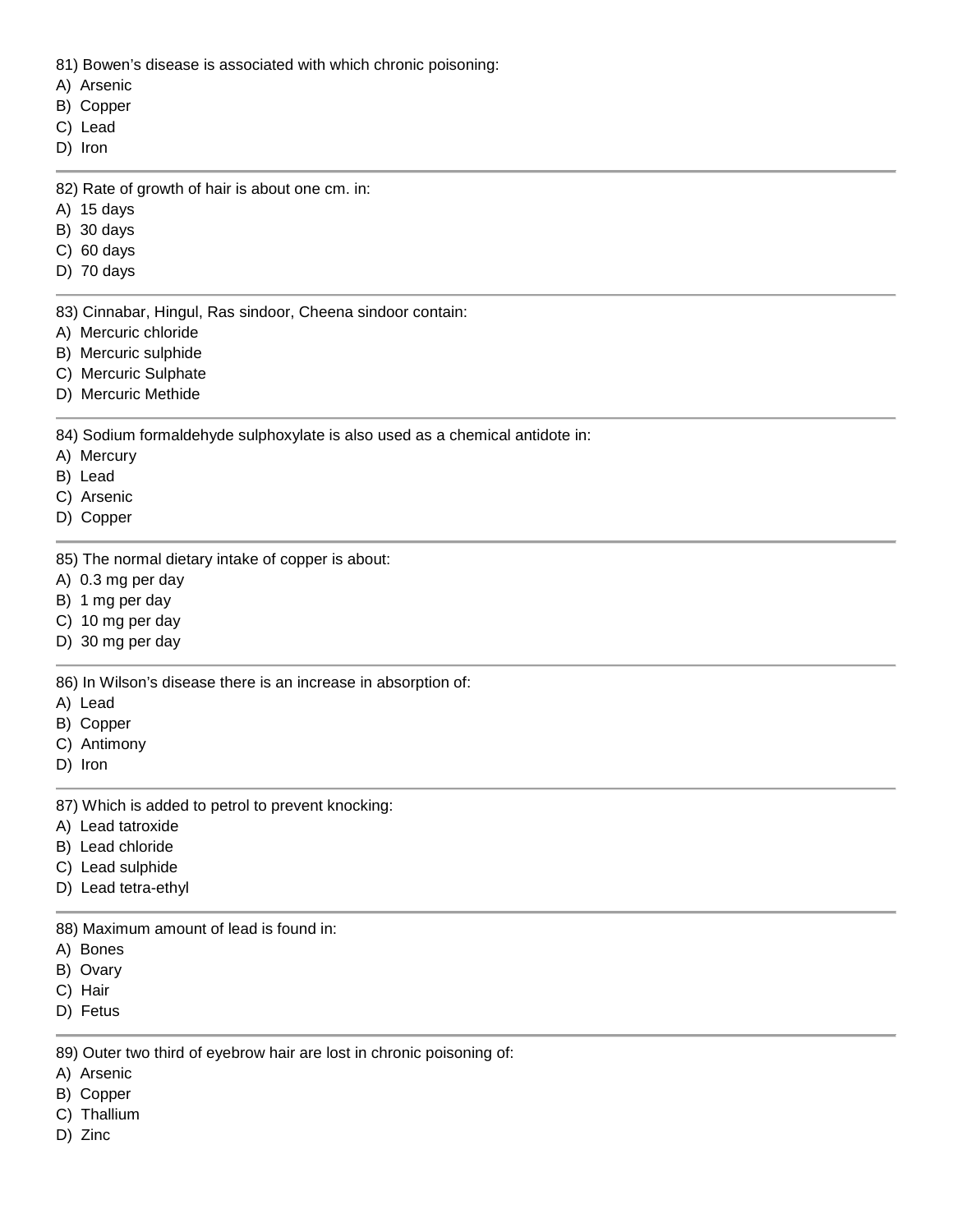90) Metal fumes fever is characteristic of chronic poisoning:

- A) Zinc
- B) Arsenic
- C) Lead
- D) Iron

91) Parenteral desferioxamine is treatment of choice in poisoning due to:

- A) Zinc
- B) Lead
- C) Thallium
- D) Iron

92) Fatal dose of Croton is:

- A) 4 Seeds
- B) 20 Seeds
- C) 40 Seeds
- D) 100 Seeds
- 93) Epidemic dropsy develops in case of poisoning by:
- A) Arum maculatum
- B) Argemon Mexicana
- C) Asia Ti cum
- D) Pithori
- 94) Cadaveric alkaloids means:
- A) Ptomains
- B) Bottulisim
- C) Allantiasis
- D) Hornets

## 95) Heroin contains:

- A) Diacetylmorphine
- B) Diacetyl-Codeine
- C) Diacetyl-Narcotine
- D) Diacetyl- Papaverine

96) Percentage of morphine in standardized opium is:

- A) 10%
- B) 50%
- C) 60%
- D) 70%

97) The percentage of absolute alcohol in whisky is:

- A) 30-40 %
- B) 40-50 %
- C) 51-59 %
- D) 60-65%

98) The various forms in which Cannabis Sativa is used are all except:

- A) Bhang
- B) Majun
- C) Charus
- D) Heroin